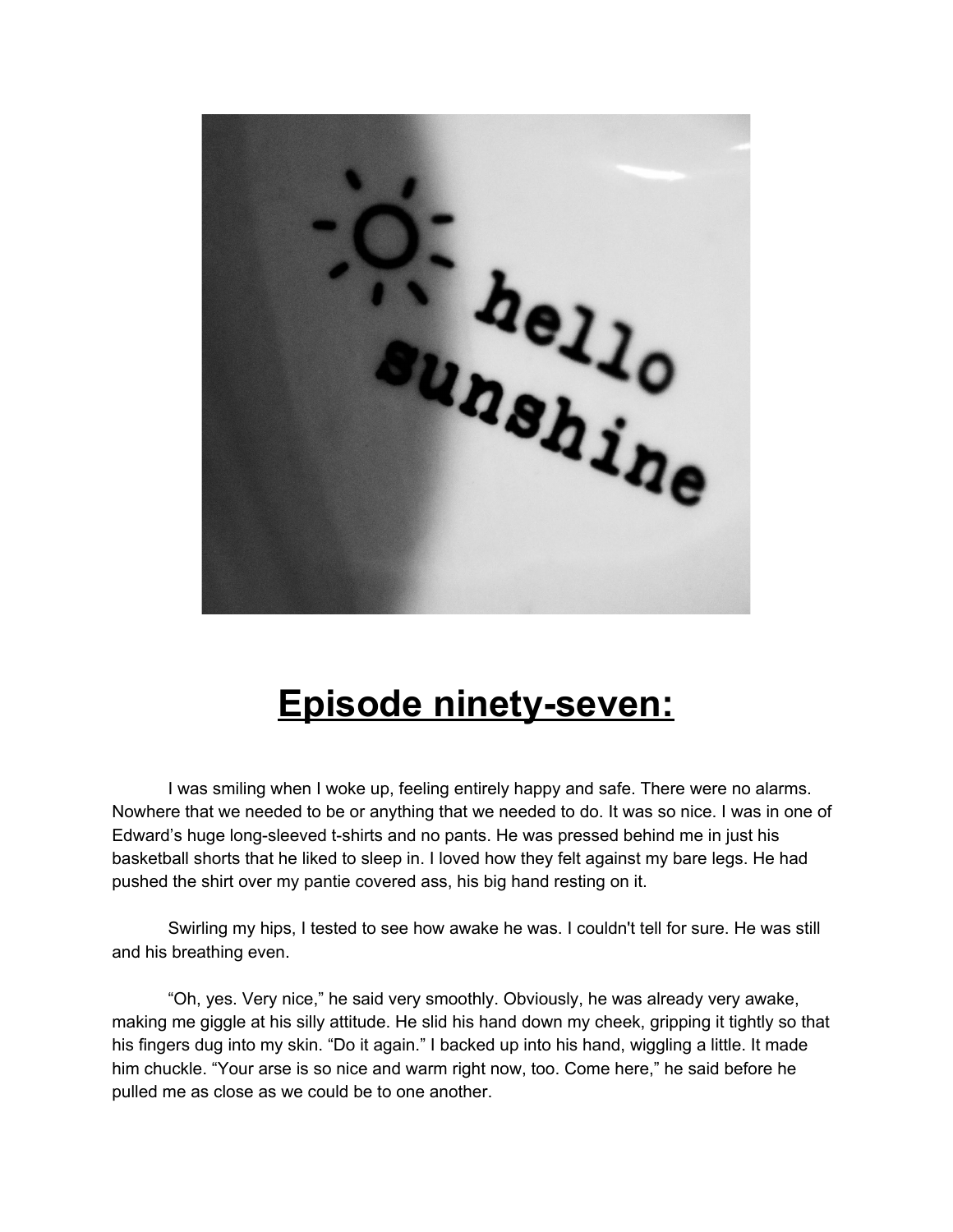Edward snuggled in behind me, our legs perfectly tangled. I could feel his heart beating against my back, in time with mine. Taking his hand, I put it over my own heart. His fingers spread flat over it, pushing his palm into my skin as his nose dragged over my ear. He took in a deep, relaxed breath.

"Oh, my god. I've missed this," I moaned softly after a few moments, leaning my head back against his shoulder as my eyes sank closed. I wasn't even sure when the last time we were able to wake up like this was. Even in Sydney, it didn't happen that much. There had been only a couple of days with Jasper.

"Me too, love. I'm sorry," he mumbled quietly as he leaned in to kiss my shoulder where the collar of the shirt had slipped down to expose my freckled flesh. He tenderly rubbed his fingers over it and down my arm to my hand. They wove with mine, resting on my stomach before squeezing my palm tightly. Edward pressed his face into my hair and took another deep breath like he couldn't get enough of me. I understood because I couldn't get enough of him either.

I shook my head at his words. "It's okay. I'm just a spoiled bitch now, and I want my men around me all the time," I teased lightly in an almost bored voice. He chuckled again. I glanced over my shoulder and smirked. "Hurry up and make that billion dollars that you're apparently aiming for, so you can retire at thirty, and I can have you to myself."

"Do you think that I'll make a billion?" He curiously asked. He was seriously asking the question.

I didn't have to think about it. If that was his goal, that's what he was going to get. "Oh, I have no doubt," I answered as I dragged my fingers over his jaw from behind with my other hand. I glanced back at him again. "This Disney thing... It's just the beginning. You're twenty-five. You have to know that. You're making a million dollars for less than a month's worth of work just right now. You're too talented. If they want your time, they should pay for it. They're not stupid, Edward. You're worth every single cent."

He literally purred against my neck, kissing it after moving my hair out of the way. "Woman, what are you doing to my ego?"

"Explain to me what telling you the truth does to your ego," I countered evenly. "Jasper thinks that we should keep it in check, but I'm not going to lie to you either. You are the most talented person that I know."

"You to stroke it, him to make sure my head doesn't get too big." I giggled a little at his words. "It's probably exactly what I need," he laughed gently then sighed. "If I do make a billion, though, it'll be because you are my muse. Both of you, actually."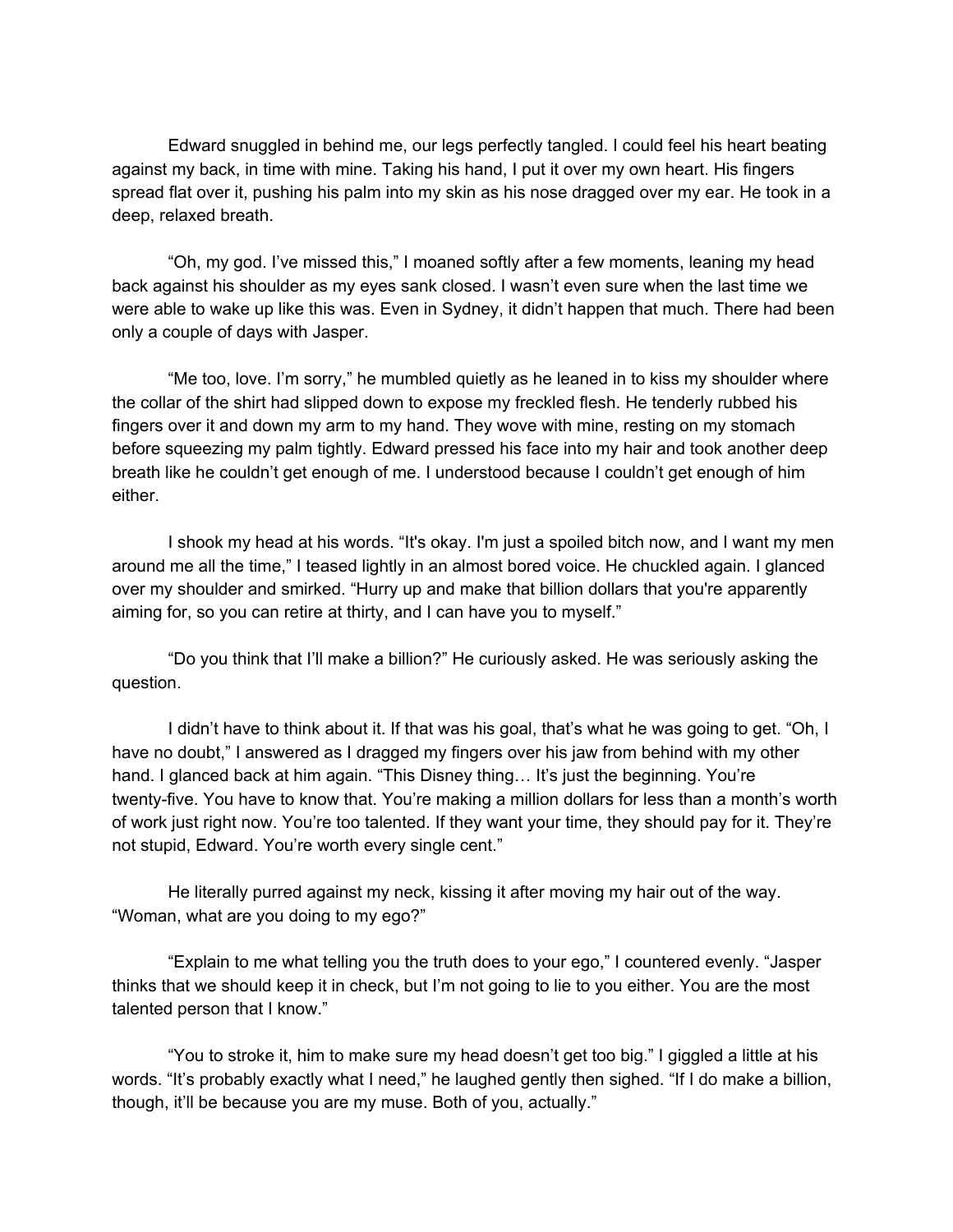I shook my head. He was wrong about that entirely. "No, you'd make that billion one way or the other. You're just going to be a lot happier doing it with us," I replied to his sweetness. "You don't need me to be successful. Obviously. You were doing just fine without me. But I am so delighted to be on this ride with you right now."

He hid his face in my neck for a moment, pecking it lightly with kisses. "Does it scare you still?" He asked next. "The money?"

"Mm," I hummed. "Yes," I admitted with a little sigh in my voice. I wasn't going to lie to him about that either. "But I'm not going to let it stop me. I'm not stupid. Money and success is always a good thing when handled well. But I hope that you know that I would marry you even if you were penniless."

Edward chuckled to himself. "You'd probably prefer it."

"No," I laughed as well. "I'd still want you to be successful. No matter what you decide to do with your life. But I don't think you'd ever be poor anyway because that's not who you are. You're too smart and determined. So, yeah. It's scary but, I mean, most good roller coasters are a little frightening but usually worth it. It is still a bit overwhelming to think that the words in your head are worth so much. You make insane noises, really well, and people want to give you millions and millions to do it."

"You wanted to be a Broadway performer. Is it so different?"

I laughed again. There were a million differences that I wasn't sure how to explain to him. I sighed as I tried to think about how to word it. "I wanted to be a pretty parrot. A songbird. Just repeating whatever was on the paper. And I couldn't do that. It's hard. And it's even harder to write. I tried that too and couldn't either."

I felt him shake his head against my shoulder, his hand on my stomach pulling me somehow even closer. "You're so talented. You should have been the celebrity," he said quickly. "You would be my little starlet if the world was just."

Edward was incredibly sweet, his words making me blush and smile a little. "You just want to play casting couch," I taunted mischievously. I didn't want him to think that he needed to console my pride. I didn't mind not being the star. The only attention that I wanted at that moment was his, and he was giving me plenty.

He snorted before he caught himself. "Not just," he made a funny little noise in his throat. "I do want to, but the universe should have been better and given you the chance to show everyone your mad skills sooner. But I'm fixing that as we speak," Edward said very seriously before his voice changed. "And I would love to be on your casting couch. I also have this fun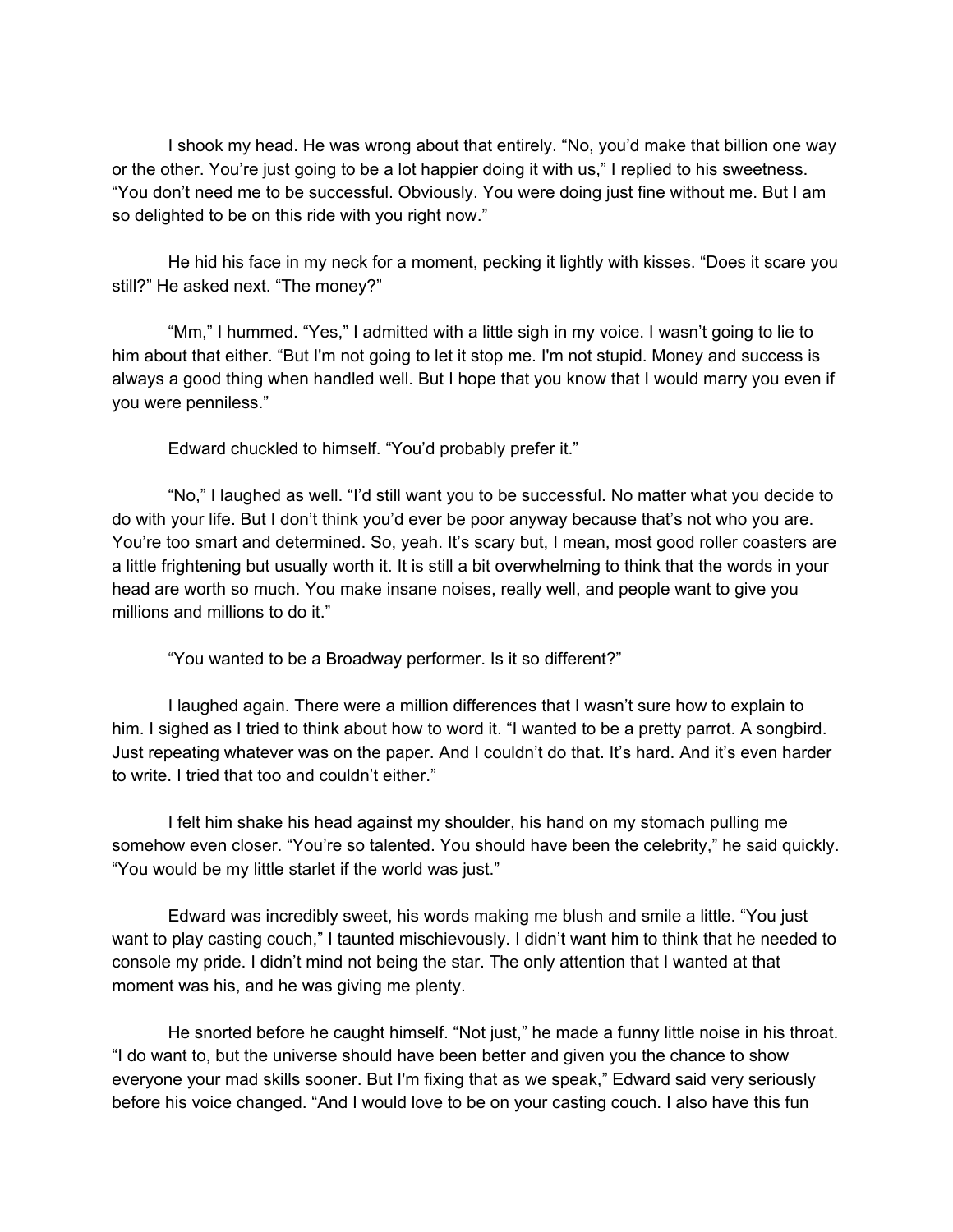fantasy where you're the established star, and we have to film a sex scene, so we practice first…" He wiggled his eyebrows playfully when I looked back at him. He was being silly on purpose to amuse me.

Giggling, I looked away before glancing back once more. "If I were an established actress, why would I need to practice? Maybe I'd rather you go full method for the camera," I replied as confidently and as seductively as I could. Then I wiggled my hips again.

"Damn, you're cheeky this morning," he sort of growled against my shoulder, nibbling it. He moved the shirt further out of the way. "That's so hot," he sort of mumbled to himself, his erection twitching against my ass as he kissed behind my ear.

"Is that what you want to do tonight?" I ran my foot up his calf. "Shall we practice your favorite scene?"

He instantly shook his head. "No." Edward didn't hesitate with his answer. "I want you to dance for me. For us," he responded as he pressed his hand against my stomach before slowly sliding it down. Gripping the end of the fabric tightly, he lifted my shirt up higher. "I want to watch this gorgeous ass shake." Then his other hand gripped it tightly.

"Mm, fuck…" I half-giggled, half-moaned. "Yes, sir. Is there anything else you want to do today?"

Edward shook his head firmly, the cloth of the pillow scraping against his rough cheek. "No. You're not cooking. We're not working. We're not doing a damn thing. What we are going to do is lay down for as much of the day as possible. We're eating, sleeping, fucking, and maybe playing some video games while lying down, and that's it. And we're going to smoke because it makes all of those things more fun." He said everything with such finality that it made me smile.

"Wow, sounds relaxing," I sighed, leaning back against him as he continued to rub my ass, squeezing it over and over again. Each time it got tighter and tighter. "Mm, yes."

"You like that?" He asked teasingly before he slipped his finger under the fabric of my panties, following the curve up and down until pushing it further to the side. I could feel his erection through his shorts against my thighs. So, I reached behind me and began to rub him through the soft material, earning a moan. "God, yes. I've missed you so much. Mm… I swear that I'm going to fuck you at least five times today, Isabella," he promised suddenly.

I smirked when he said my whole name. It sounded so sexy in his accent.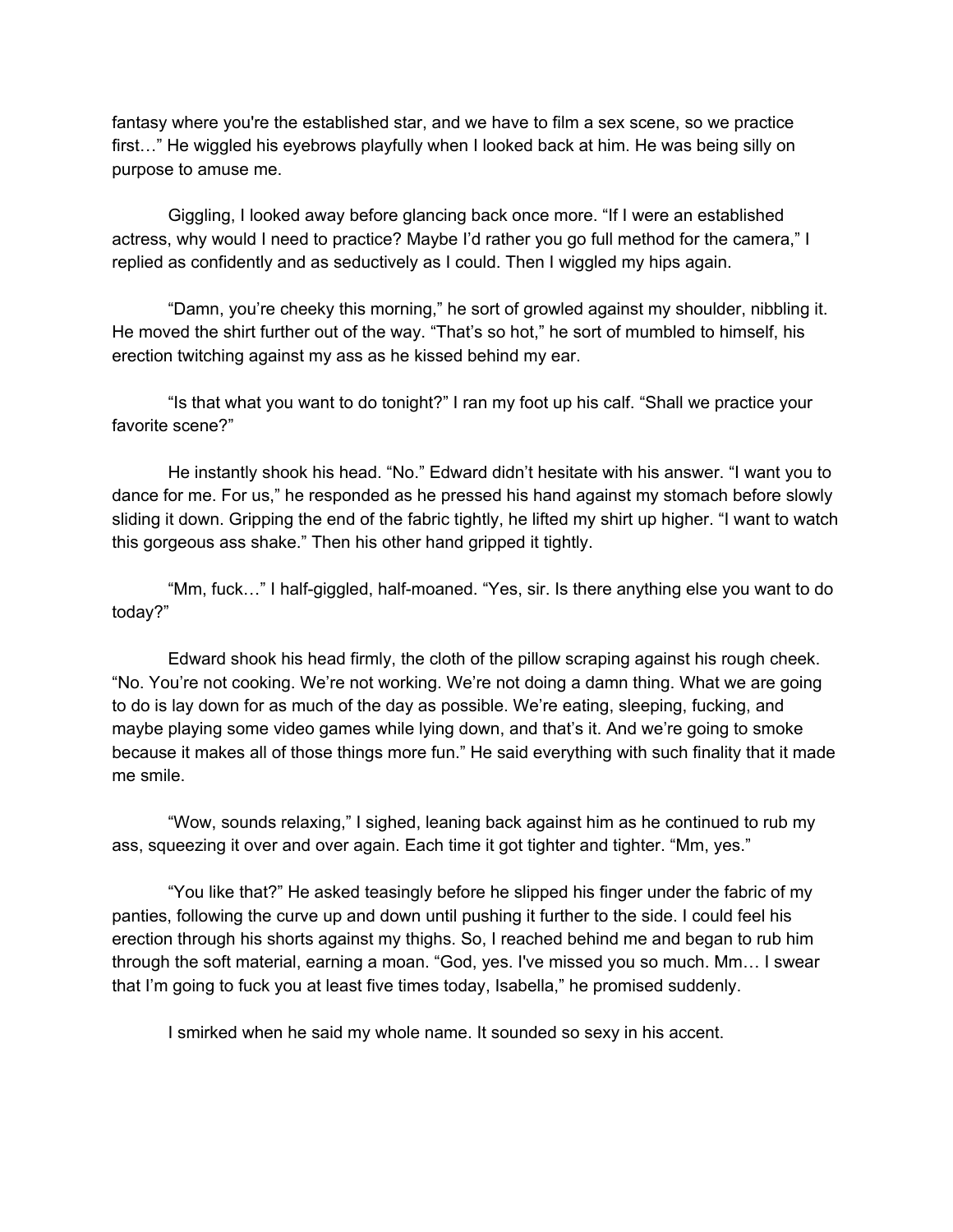"So, you're saying that I should do some stretches or something?" I snickered, pulling his shorts down with a sharp yank. Edward pushed his fingers into my panties between my legs from behind just as rough, making me gasp softly.

He ran his nose over the back of my neck, pecking at my ear. "Maybe do some stretches later. And it's probably a good idea to stay hydrated. I've already got some aspirin for you on the-"

Rolling over swiftly, I attacked him with a laugh at his teasing. This shut him up happily.

About ten minutes later, we pulled away from each other, hot and sweaty. Panting, I looked up at the ceiling as I tried to catch my breath. Edward was grinning from ear to ear, very red in the face, and panting just as hard as I was.

"Why don't you stay hydrated?!" I declared sassily when I finally glanced over at him with a smirk. He chuckled, before growling playfully and pulling me towards him to aggressively snuggle for a little while. His legs tangled with mine again while his arms held me as close as he could. I was wrapped in Edward.

The second of the five promised times was in the shower. After helping me to wash all over, he laid me back on the seat and began to devour me. When he finished, or rather I did a few times, he brought me to my feet then bent me over so that he could take me from behind. For the first time, we actually entirely ran out of hot water. We were probably in there for over a solid hour.

Edward actually had to help me stumble out of the shower, my legs a little wobbly. When I was dried off, I slipped on some clean underwear, and wordlessly he brought me his freshly washed hoodie. He wrapped his arms around me from behind, kissing my bare shoulder several times before letting me go.

I took some aspirin when he wasn't looking. He had the bottle waiting on the bedside table. I knew that it was actually for him. Working so much had made him ache. Later in the evening, after I had danced for him, I decided to give him a good massage to make him feel better. He was being good to me, and I could return the favor.

We sat outside as we waited for the crepes that Edward decided to order. It was lovely weather, warm and windy. We smoked and sipped coffee, his arm around my shoulders as I leaned into him.

"I'm sorry that I haven't handled this first week alone very well," I said to him softly, the feelings bubbling to the surface in the quietness of the moment. He had been trying so hard to make everything perfect for me, and I had acted embarrassingly.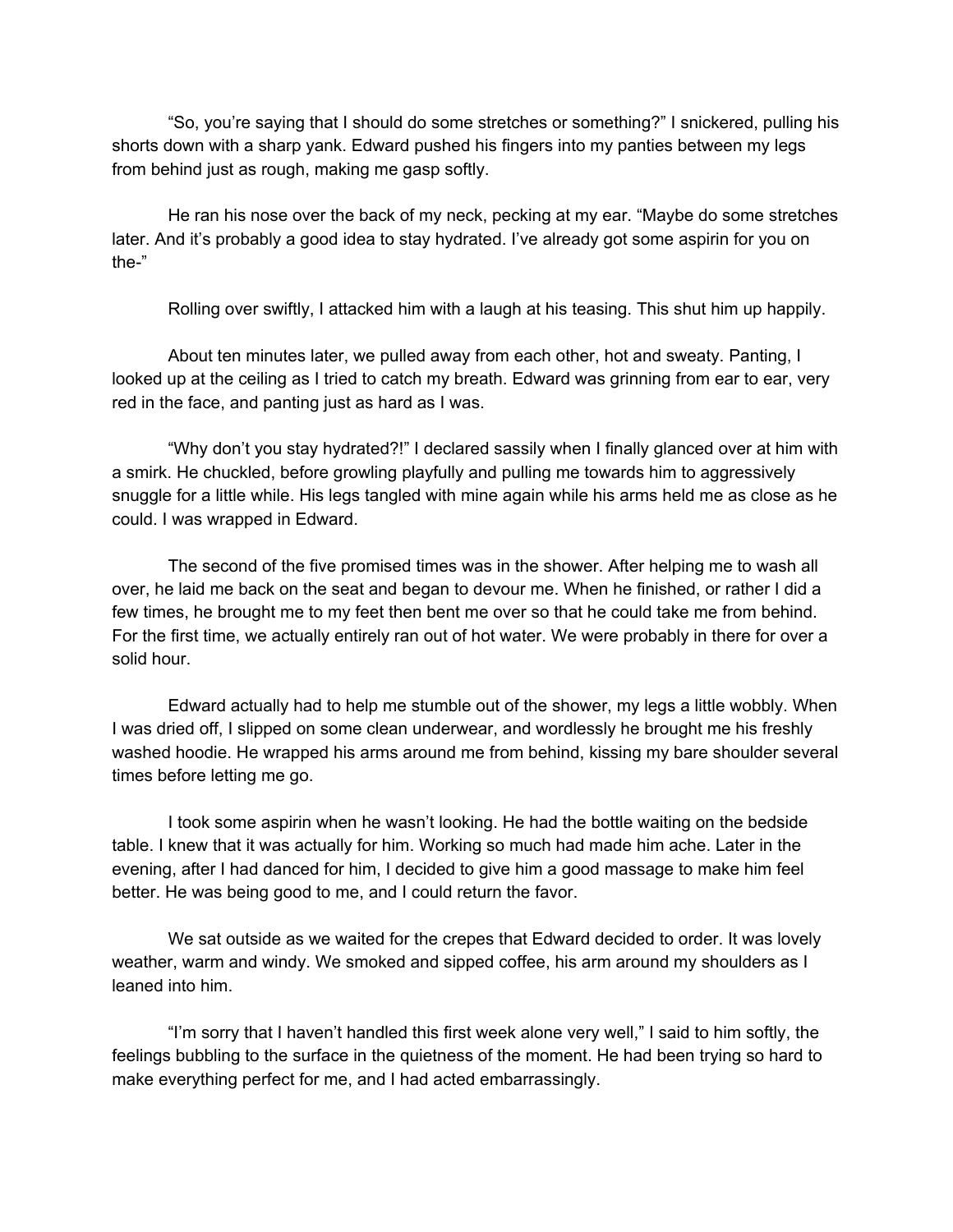"No, it's okay. It's- You-" He started and stopped. "You've had so much going on, and I think that it's starting to get to you a little. You've handled everything else so well. You just need a little time to adjust," he said soothingly.

"Yeah, maybe…"

He squeezed my shoulder. "I think that I need to give you more video responsibilities, too. More to do to distract you."

"Oh? Like?" I asked curiously.

"Planning all the food shoots. The guys were impressed with how you did things."

I shrugged. "I just tried to figure out how to get the most in a day and make everyone happy with food leftovers."

"Exactly!" Edward laughed, his smile very proud. "I think that your office skills from Culture for All shine through there. Your scheduling skills are impressive."

"I feel like you're teasing me," I replied as I scrunched up my nose.

Edward pulled back to look at me. "I'm not! I swear. You got so much done in one day. I don't know anything about cooking. It's all your baby. From what I've gotten to quickly glance at with the guys looks great. When Jasper gets here, you'll have another personality to work with and someone to help you film whenever you want. He'll hire more people when he comes too, and hopefully…" he trailed off before he shook his head and smiled at me. "So, start making plans now. You could film every day if you wanted. Really make Jasper earn his keep."

"Not every day." I shook my head quickly. That sounded exhausting, and like I would waste a lot of food. "Can I invite Lauren to be in some cooking videos? They could all be vegan-themed."

He immediately nodded his head. "Sounds great, love. Whatever you want. Really. This is yours. Do whatever you want with it. This is going to be your channel very soon."

"I had some thoughts," I started quietly, biting my bottom lip. "About combining cooking videos and try videos, actually. I could cook your favorite foods. Breakfast, lunch, dinner, things growing up, desserts. Whatever. Not just yours, but everyone else's too. Have everybody talk about theirs and rank them, maybe."

"Ooo. That sounds like fun. And a good way to hurt someone's feelings," he replied with a chuckle. He gave me an evil grin then wiggled his eyebrows again.